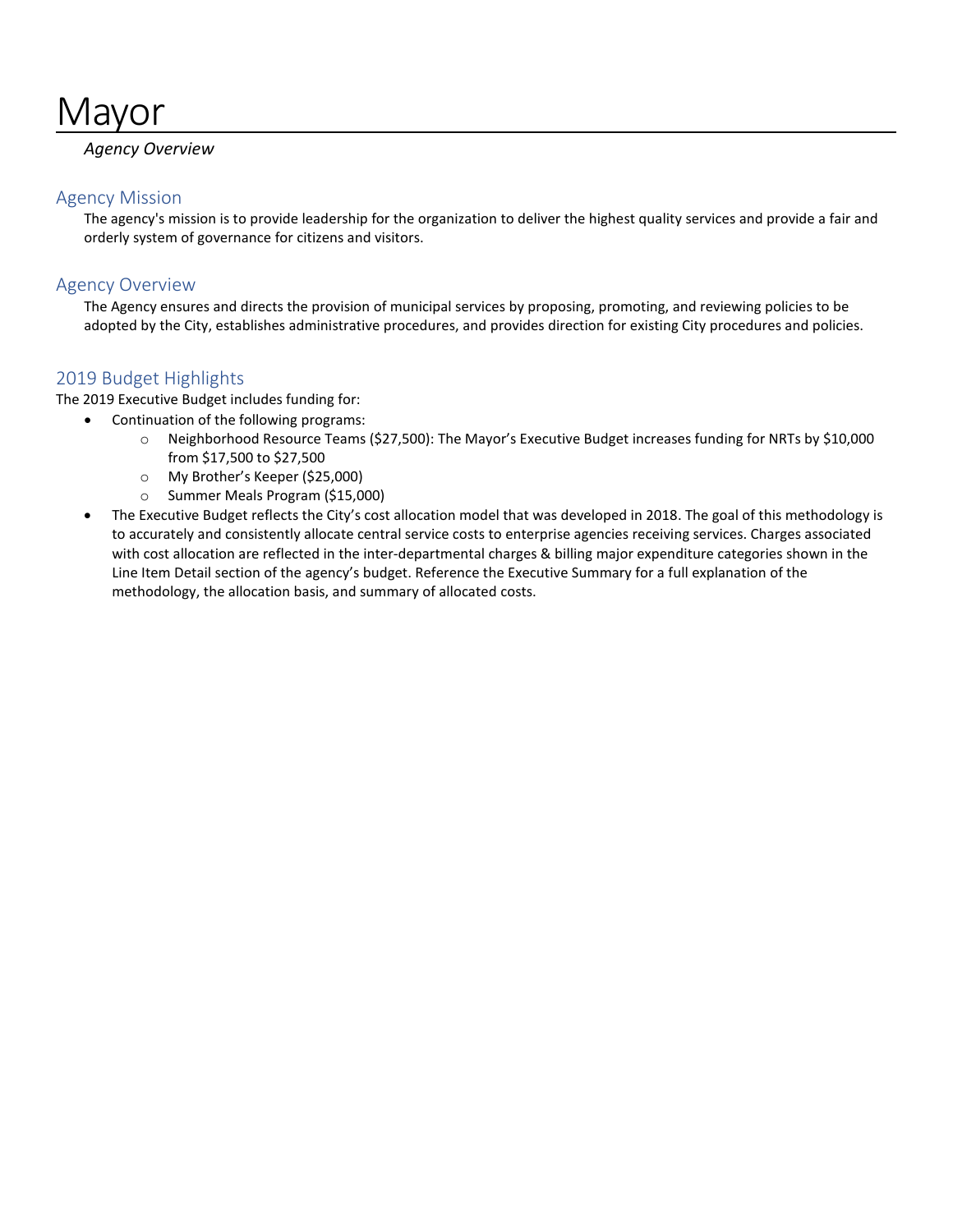# Budget by Service (All Funds)

|                         | 2017 Actual   |    | 2018 Adopted             |      | 2018 Projected | 2019 Request             |   | 2019 Executive |
|-------------------------|---------------|----|--------------------------|------|----------------|--------------------------|---|----------------|
| Revenue                 |               |    |                          |      |                |                          |   |                |
| Mayor                   | (25, 363)     |    | $\overline{\phantom{0}}$ |      | (3,508)        | $\overline{\phantom{a}}$ |   | -              |
| <b>Total Revenue</b>    | $(25,363)$ \$ |    | $\sim$                   |      | $(3,508)$ \$   | $\sim$                   |   |                |
| Expense                 |               |    |                          |      |                |                          |   |                |
| Mayor                   | 1,522,648     |    | 1,522,274                |      | 1,546,068      | 1,576,845                |   | 1,290,238      |
| <b>Total Expense</b>    | 1,522,648     | -Ŝ | 1,522,274                | - \$ | 1,546,068 \$   | 1,576,845                | Ŝ | 1,290,238      |
| <b>Net General Fund</b> | 1,497,285     | S  | 1,522,274                | - Ś  | 1,542,560      | 1,576,845                | S | 1,290,238      |

# Budget by Fund & Major<br>Fund: General

General

|                                   |   | 2017 Actual    |   | 2018 Adopted   |      | 2018 Projected |   | 2019 Request |      | 2019 Executive |
|-----------------------------------|---|----------------|---|----------------|------|----------------|---|--------------|------|----------------|
| Revenue                           |   |                |   |                |      |                |   |              |      |                |
| <b>Charges for Services</b>       |   | (2, 243)       |   |                |      | (3,508)        |   |              |      |                |
| Investments & Contributions       |   | (23, 120)      |   |                |      |                |   |              |      |                |
| <b>Total Revenue</b>              | Ś | $(25,363)$ \$  |   |                | - \$ | $(3,508)$ \$   |   |              | - \$ |                |
| Expense                           |   |                |   |                |      |                |   |              |      |                |
| <b>Salaries</b>                   |   | 1,033,065      |   | 1,032,594      |      | 1,072,214      |   | 1,087,065    |      | 1,123,229      |
| <b>Benefits</b>                   |   | 311,357        |   | 316,234        |      | 314,757        |   | 316,133      |      | 309,283        |
| <b>Supplies</b>                   |   | 8,827          |   | 11,142         |      | 4,092          |   | 11,142       |      | 11,142         |
| <b>Purchased Services</b>         |   | 166,663        |   | 159,571        |      | 152,272        |   | 159,571      |      | 171,226        |
| Inter Departmental Charges        |   | 2,736          |   | 2,733          |      | 2,733          |   | 2,934        |      | 2,934          |
| <b>Inter Departmental Billing</b> |   |                |   |                |      |                |   |              |      | (327, 576)     |
| <b>Total Expense</b>              |   | $1,522,648$ \$ |   | $1,522,274$ \$ |      | 1,546,068 \$   |   | 1,576,845 \$ |      | 1,290,238      |
| <b>Net General Fund</b>           |   | 1,497,285      | Ŝ | 1,522,274      | - \$ | 1,542,560      | Ś | 1,576,845    | Ŝ    | 1,290,238      |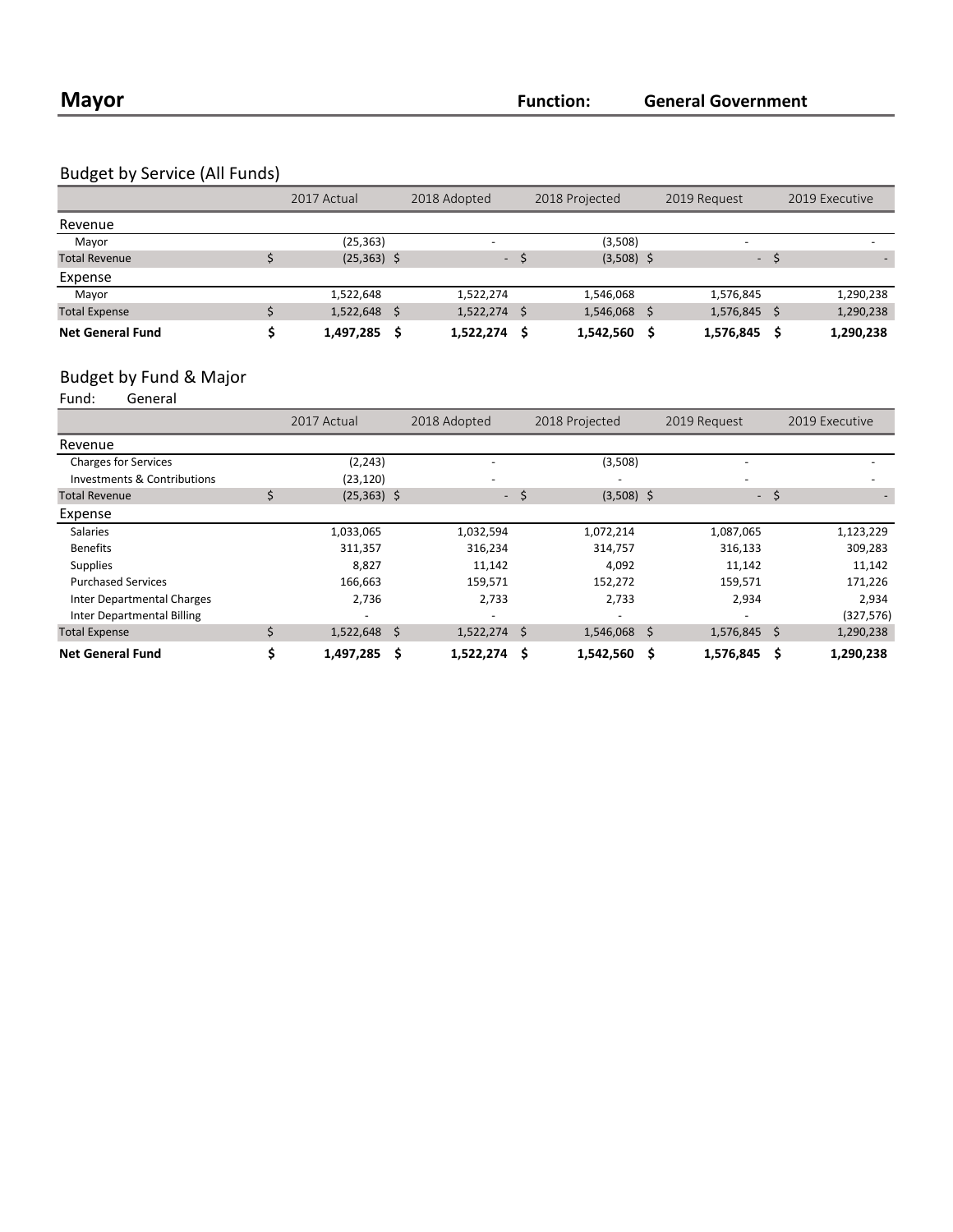#### **Mayor Mayor Function: General Government**

### *Service Overview*

#### **Service: Mayor**

#### Service Description

This service directs City officers in the performance of their duties and responsibilities and supervises the development and implementation of operational goals for City agencies. It appoints and evaluates agency heads as provided by ordinance, reviews agency plans, policies and procedures for soundness and proper coordination, and provides direct guidance to agencies experiencing significant policy or organizational difficulties. It directs inter-agency staff teams in the identification and resolution of management problems that affect more than one City agency. The Mayor's Office submits an annual Executive Budget to the Common Council after establishing guidelines and considering the capital and operating budget requests of City agencies. The Mayor's Office is responsible for encouraging citizen participation in City government by making citizen appointments to City committees; training committee members on "open meetings" requirements, parliamentary procedure, and ethics requirements; maintaining a database of citizen candidates interested in appointment to City committees; and responding to concerns and initiatives presented by citizens and assisting them in their relations with City agencies. The Mayor's Office monitors State and national issues that affect the welfare of City residents. This includes representing the City's interests in the State budget process, State legislation and administration, acting as liaison with the City's State legislative delegation, and maintaining contact with State and Federal legislators and administrators. The Mayor's Office provides public information through preparing and distributing press releases, position papers and correspondence, scheduling and conducting press conferences and interviews, representing the City at civic meetings and official functions and responding to inquiries from the press, organizations and individuals.

#### 2019 Planned Activities

- Continue supporting summer food programming offered through the Parks systems.
- Lead efforts associated with the City's performance excellence system.

#### Service Budget by Account Type

|                           | 2017 Actual | 2018 Adopted |           | 2018 Projected | 2019 Request |                          | 2019 Executive |
|---------------------------|-------------|--------------|-----------|----------------|--------------|--------------------------|----------------|
| Revenue                   | (25,363)    |              | - -       | (3,508)        |              | $\overline{\phantom{0}}$ |                |
| Expense                   | 1,522,648   |              | 1,522,274 | 1,546,068      |              | 1,576,845                | 1,290,238      |
| <b>Net Service Budget</b> | 1,497,285   |              | 1,522,274 | 1,542,560      |              | 1,576,845                | 1,290,238      |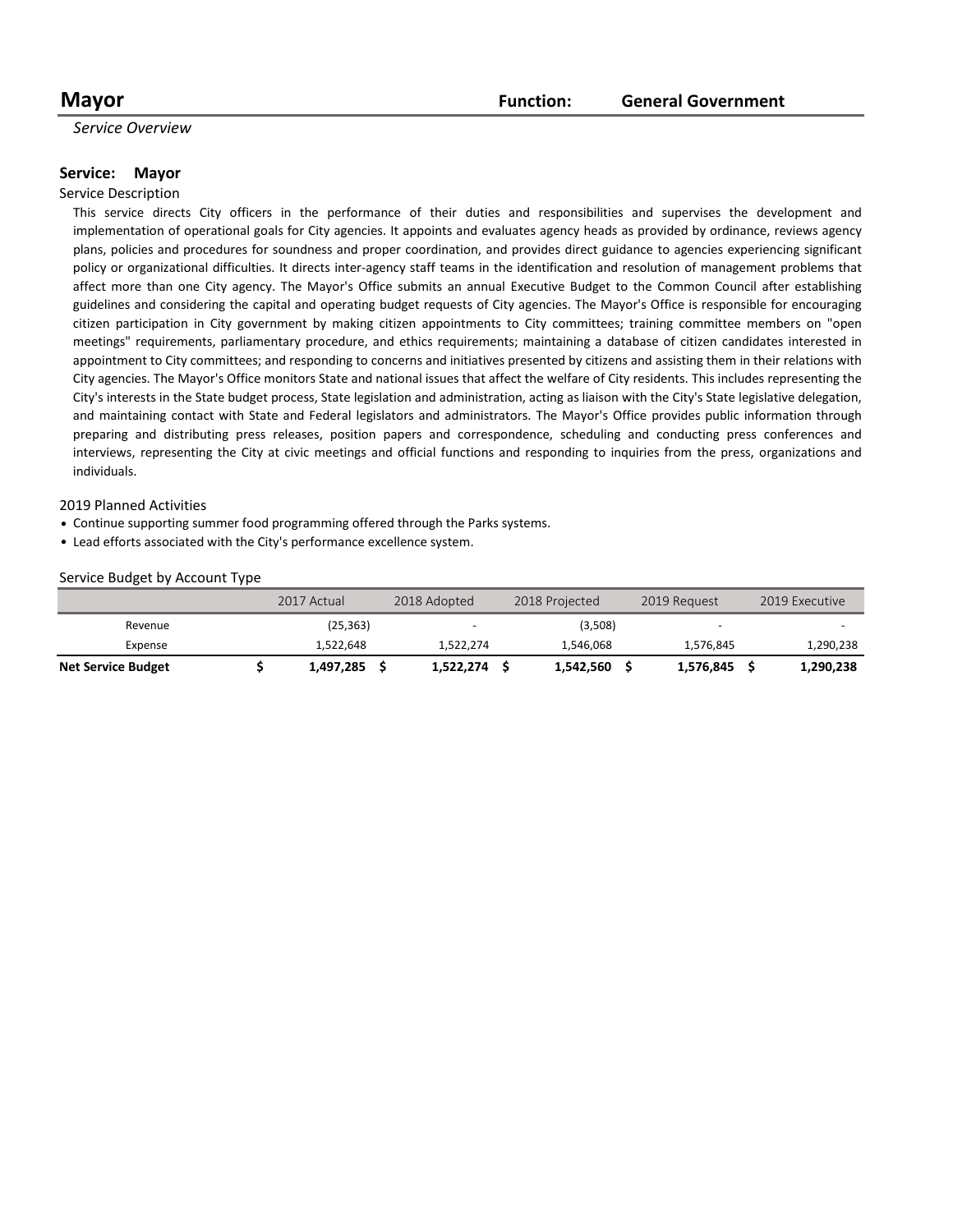# **Mayor Function:**

**Line Item Detail** 

**Agency Primary Fund: General** 

# **Charges for Service**

|                                        | 2017 Actual          | 2018 Adopted |                            | 2018 Projected          |                | 2019 Request |              | 2019 Executive      |                |
|----------------------------------------|----------------------|--------------|----------------------------|-------------------------|----------------|--------------|--------------|---------------------|----------------|
| Reimbursement Of Expense               | (2, 243)             |              |                            |                         | (3,508)        |              |              |                     |                |
| <b>TOTAL</b>                           | \$<br>$(2,243)$ \$   |              |                            | \$                      | $(3,508)$ \$   |              |              | $\ddot{\bm{\zeta}}$ |                |
| <b>Investments &amp; Contributions</b> |                      |              |                            |                         |                |              |              |                     |                |
|                                        | 2017 Actual          |              | 2018 Adopted               |                         | 2018 Projected |              | 2019 Request |                     | 2019 Executive |
| <b>Contributions &amp; Donations</b>   | (23, 120)            |              |                            |                         |                |              |              |                     |                |
| <b>TOTAL</b>                           | \$<br>$(23, 120)$ \$ |              | $\mathbf{L}^{\mathcal{A}}$ | $\overline{\mathsf{s}}$ |                | $-\sqrt{2}$  |              | - \$                |                |
| <b>Salaries</b>                        |                      |              |                            |                         |                |              |              |                     |                |
|                                        | 2017 Actual          |              | 2018 Adopted               |                         | 2018 Projected |              | 2019 Request |                     | 2019 Executive |
| <b>Permanent Wages</b>                 | 1,019,806            |              | 1,058,183                  |                         | 1,062,998      |              | 1,112,654    |                     | 1,148,818      |
| <b>Salary Savings</b>                  |                      |              | (25, 589)                  |                         |                |              | (25, 589)    |                     | (25, 589)      |
| <b>Hourly Wages</b>                    | 6,587                |              |                            |                         | 330            |              |              |                     |                |
| Overtime Wages Permanent               | 6,672                |              |                            |                         | 8,887          |              |              |                     |                |
| <b>TOTAL</b>                           | \$<br>1,033,065 \$   |              | 1,032,594                  | \$.                     | 1,072,214      | \$           | 1,087,065    | -\$                 | 1,123,229      |
| <b>Benefits</b>                        |                      |              |                            |                         |                |              |              |                     |                |
|                                        | 2017 Actual          |              | 2018 Adopted               |                         | 2018 Projected |              | 2019 Request |                     | 2019 Executive |
| <b>Health Insurance Benefit</b>        | 161,961              |              | 163,740                    |                         | 158,735        |              | 153,642      |                     | 144,238        |
| Wage Insurance Benefit                 | 2,782                |              | 2,331                      |                         | 4,133          |              | 4,132        |                     | 4,132          |
| WRS                                    | 69,789               |              | 70,898                     |                         | 71,851         |              | 74,545       |                     | 75,248         |
| <b>FICA Medicare Benefits</b>          | 76,826               |              | 79,265                     |                         | 80,038         |              | 83,814       |                     | 85,665         |
| <b>TOTAL</b>                           | \$<br>311,357 \$     |              | 316,234 \$                 |                         | 314,757 \$     |              | $316,133$ \$ |                     | 309,283        |
| <b>Supplies</b>                        |                      |              |                            |                         |                |              |              |                     |                |
|                                        |                      |              |                            |                         |                |              |              |                     |                |
|                                        | 2017 Actual          |              | 2018 Adopted               |                         | 2018 Projected |              | 2019 Request |                     | 2019 Executive |
| <b>Purchasing Card Unallocated</b>     |                      |              |                            |                         | (2,610)        |              | $\sim$       |                     |                |
| <b>Office Supplies</b>                 | 2,716                |              | 3,240                      |                         | 2,009          |              | 3,240        |                     | 3,240          |
| <b>Copy Printing Supplies</b>          | 3,585                |              | 4,082                      |                         | 2,498          |              | 4,082        |                     | 4,082          |
| Postage                                | 887                  |              | 3,000                      |                         | 1,072          |              | 3,000        |                     | 3,000          |
| <b>Books &amp; Subscriptions</b>       | 1,525                |              | 820                        |                         | 788            |              | 820          |                     | 820            |
| <b>Work Supplies</b>                   | 114                  |              |                            |                         | 335            |              |              |                     |                |
| <b>TOTAL</b>                           | \$<br>$8,827$ \$     |              | $11,142$ \$                |                         | 4,092          | \$.          | $11,142$ \$  |                     | 11,142         |
| <b>Purchased Services</b>              |                      |              |                            |                         |                |              |              |                     |                |
|                                        | 2017 Actual          |              | 2018 Adopted               |                         | 2018 Projected |              | 2019 Request |                     | 2019 Executive |
| Telephone                              | 3,487                |              | 7,850                      |                         | 4,575          |              | 7,850        |                     | 7,850          |
| Cellular Telephone                     | 1,292                |              | 1,000                      |                         | 964            |              | 1,000        |                     | 1,000          |
| <b>Facility Rental</b>                 | 2,357                |              |                            |                         |                |              |              |                     |                |
| <b>Custodial Bldg Use Charges</b>      | 29,622               |              | 35,351                     |                         | 36,662         |              | 35,351       |                     | 37,006         |
| Office Equipment Repair                | 385                  |              | 144                        |                         |                |              | 144          |                     | 144            |
| Comm Device Mntc                       |                      |              | 226                        |                         |                |              | 226          |                     | 226            |
| System & Software Mntc                 |                      |              |                            |                         | 2,206          |              |              |                     |                |
| Conferences & Training                 | 44,378               |              | 57,000                     |                         | 38,205         |              | 57,000       |                     | 57,000         |
| Memberships                            | 2,355                |              |                            |                         | 2,640          |              |              |                     |                |
| <b>Storage Services</b>                | 84                   |              | 500                        |                         | 49             |              | 500          |                     | 500            |
| <b>Consulting Services</b>             | 20,000               |              |                            |                         |                |              |              |                     |                |
| <b>Advertising Services</b>            | 600                  |              |                            |                         |                |              |              |                     |                |
| Other Services & Expenses              | 18,328               |              | 17,500                     |                         | 11,971         |              | 17,500       |                     | 27,500         |
| Grants                                 |                      |              | 15,000                     |                         | 30,000         |              | 15,000       |                     | 15,000         |
| Comm Agency Contracts                  | 43,776               |              | 25,000                     |                         | 25,000         |              | 25,000       |                     | 25,000         |
| <b>TOTAL</b>                           | \$<br>166,663 \$     |              | 159,571 \$                 |                         | 152,272 \$     |              | 159,571 \$   |                     | 171,226        |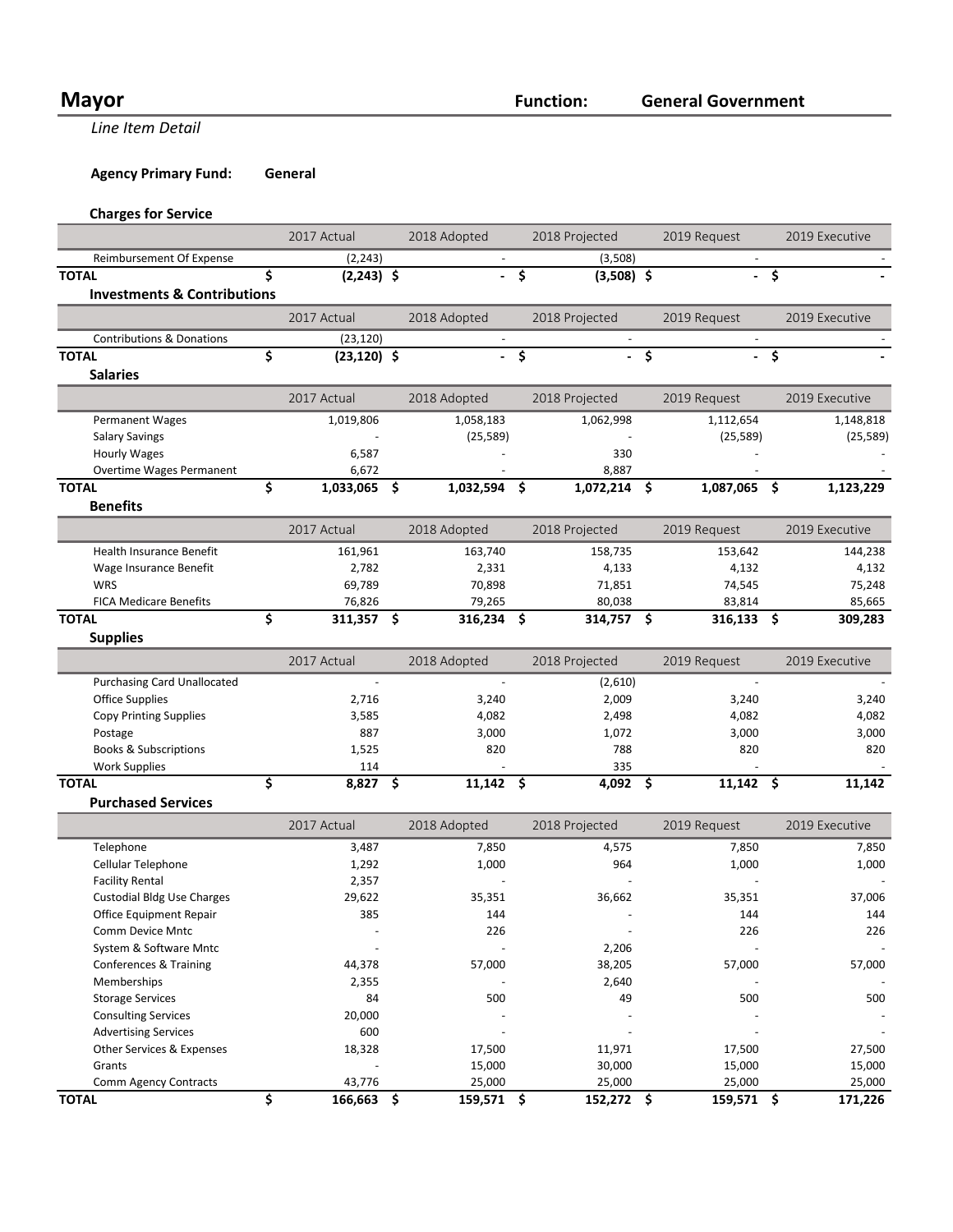# **Mayor Function:**

**Line Item Detail** 

**Agency Primary Fund: General** 

# **Inter-Departmental Charges**

|                                    | 2017 Actual |     | 2018 Adopted             | 2018 Projected |                          | 2019 Request                   |     | 2019 Executive |
|------------------------------------|-------------|-----|--------------------------|----------------|--------------------------|--------------------------------|-----|----------------|
| ID Charge From Insurance           | 2,010       |     | 1,995                    |                | 1,995                    | 2,203                          |     | 2,203          |
| ID Charge From Workers Comp        | 726         |     | 738                      |                | 738                      | 731                            |     | 731            |
| <b>TOTAL</b>                       | 2,736       | \$. | $2,733$ \$               |                | $2,733$ \$               | 2,934                          | \$. | 2,934          |
| <b>Inter-Departmental Billings</b> |             |     |                          |                |                          |                                |     |                |
|                                    | 2017 Actual |     | 2018 Adopted             |                | 2018 Projected           | 2019 Request                   |     | 2019 Executive |
| ID Billing To Landfill             |             |     |                          |                |                          |                                |     | (1,250)        |
| ID Billing To Monona Terrace       |             |     |                          |                |                          |                                |     | (22, 806)      |
| ID Billing To Golf Courses         |             |     |                          |                | $\overline{\phantom{0}}$ |                                |     | (3, 332)       |
| ID Billing To Parking              |             |     |                          |                |                          |                                |     | (29, 013)      |
| ID Billing To Sewer                |             |     |                          |                |                          |                                |     | (14,996)       |
| ID Billing To Stormwater           |             |     |                          |                |                          |                                |     | (4,999)        |
| ID Billing To Transit              |             |     |                          |                |                          |                                |     | (197, 028)     |
| ID Billing To Water                |             |     |                          |                |                          |                                |     | (54, 152)      |
| <b>TOTAL</b>                       | $\sim$      | Ś   | $\overline{\phantom{0}}$ |                | $\blacksquare$           | \$<br>$\overline{\phantom{a}}$ | S   | (327, 576)     |